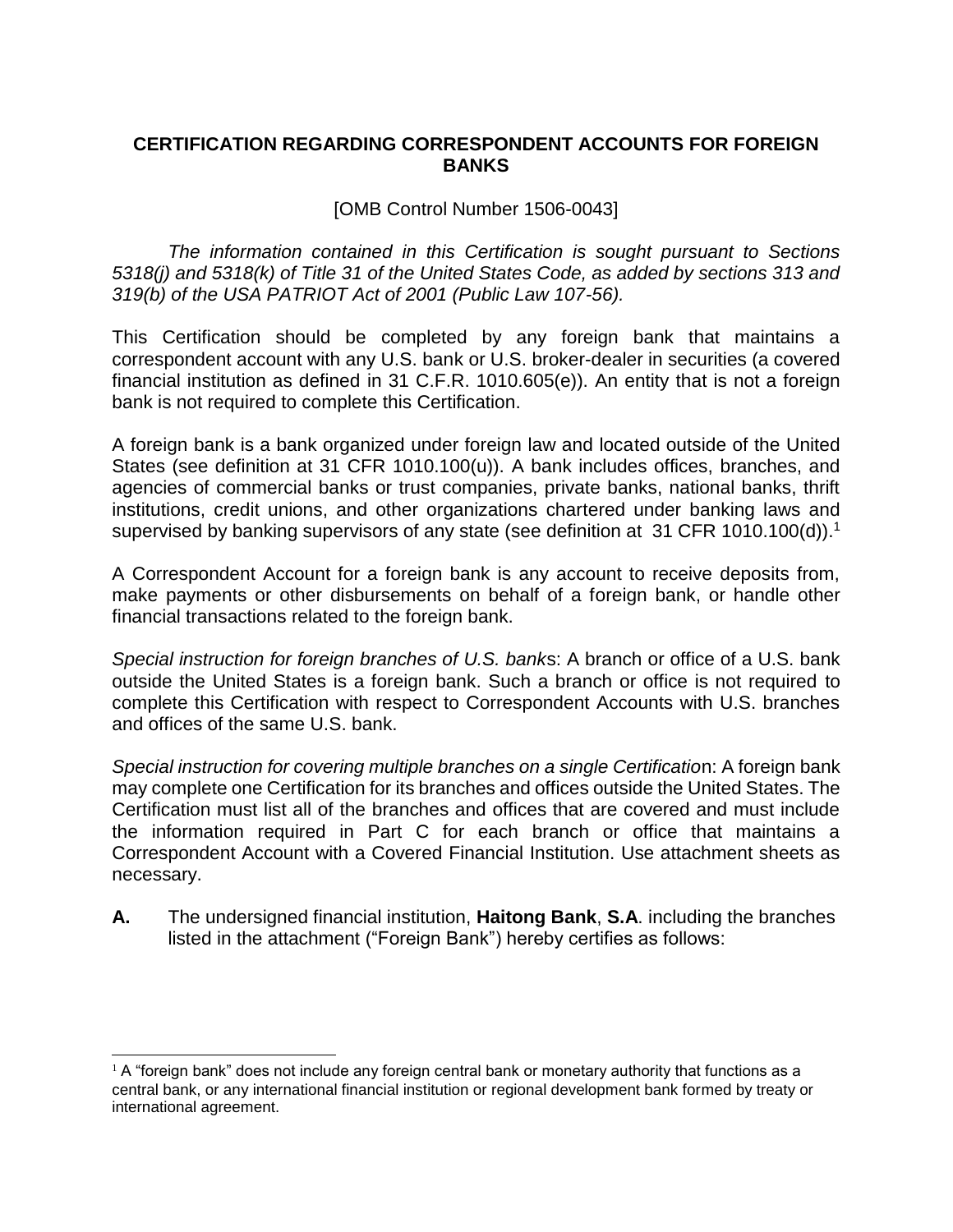# \* **B. Correspondent Accounts Covered by this Certification**: Check **one** box.

X This Certification applies to all accounts established for Foreign Bank by Covered Financial Institutions.

 $\Box$  This Certification applies to Correspondent Accounts established by \_\_\_\_\_\_\_\_\_\_\_\_\_\_\_\_\_\_\_\_\_\_\_\_\_\_\_\_\_\_\_\_\_\_\_\_\_\_\_\_\_\_\_\_\_\_\_\_\_\_\_\_ (name

of Covered Financial Institution(s)) for Foreign Bank.

## **C. Physical Presence/Regulated Affiliate Status**: Check **one** box and complete the blanks.

- X Foreign Bank maintains a **physical presence** in any country. That means:
	- Foreign Bank has a place of business at the following street address: **Rua Alexandre Herculano 38, 1269-180 Lisbon**, where Foreign Bank employs one or more individuals on a full-time basis and maintains operating records related to its banking activities.
	- The above address is in **Portugal**, where Foreign Bank is authorized to conduct banking activities.
	- Foreign Bank is subject to inspection by **Banco de Portugal**, the banking authority that licensed Foreign Bank to conduct banking activities.
- $\Box$  Foreign Bank does not have a physical presence in any country, but Foreign Bank is a regulated affiliate. That means:
	- Foreign Bank is an affiliate of a depository institution, credit union, or a foreign bank that maintains a physical presence at the following street address:  $\blacksquare$ employs one or more persons on a full-time basis and maintains operating records related to its banking activities.
	- The above address is in (insert country), where the depository institution, credit union, or foreign bank is authorized to conduct banking activities.
	- Foreign Bank is subject to supervision by (insert Banking Authority), the same banking authority that regulates the depository institution, credit union, or foreign bank.
- Foreign Bank does **not** have a physical presence in a country and is not a regulated affiliate.

# **D. Indirect Use of Correspondent Accounts**: Check box to certify.

 X No Correspondent Account maintained by a Covered Financial Institution may be used to indirectly provide banking services to certain foreign banks. Foreign Bank hereby certifies that it does not use any Correspondent Account with a Covered Financial Institution to indirectly provide banking services to any foreign bank that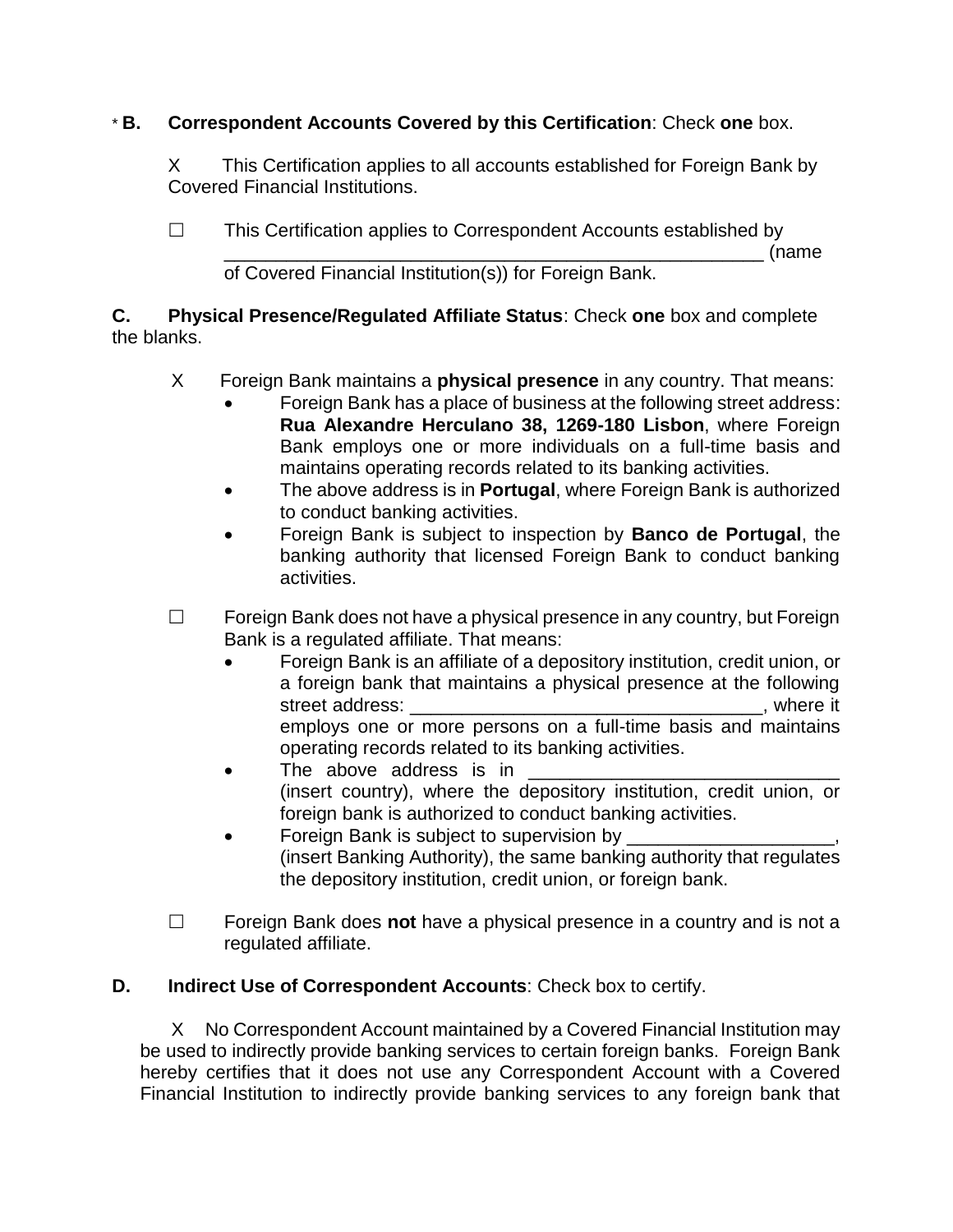does not maintain a physical presence in any country and that is not a regulated affiliate.

- **E. Ownership Information**: Check box 1 or 2 below, if applicable.
	- **1. Form FR Y-7 is on file**. Foreign Bank has filed with the Federal Reserve Board a current Form FR Y-7 and has disclosed its ownership information on Item 4 of Form FR Y-7.
	- **2. Foreign Bank's shares are publicly traded**. Publicly traded means that the shares are traded on an exchange or an organized over-the-counter market that is regulated by a foreign securities authority as defined in section 3(a)(50) of the Securities Exchange Act of 1934 (15 U.S.C. 78c(a)(50)).

If **neither** box 1 or 2 of Part E is checked, complete item 3 below, **if applicable**.

X **3**. Foreign Bank has no **owner(s)** except as set forth below. For purposes of this Certification, **owner** means any person who, directly or indirectly, (a) owns, controls, or has power to vote 25 percent or more of any class of voting securities or other voting interests of Foreign Bank; or (b) controls in any manner the election of a majority of the directors (or individuals exercising similar functions) of Foreign Bank. For purposes of this Certification, (i) **person** means any individual, bank, corporation, partnership, limited liability company or any other legal entity; (ii) **voting securities or other voting interests** means securities or other interests that entitle the holder to vote for or select directors (or individuals exercising similar functions); and (iii) members of the same family <sup>2</sup> shall be considered one **person**.

| <b>Name</b>                         | <b>Address</b>                                                               |
|-------------------------------------|------------------------------------------------------------------------------|
| Haitong International Holdings, Ltd | 21/F., Li Po Chun Chambers, 189 Des Voeux Road Central, Hong<br>Kona         |
| Haitong Securities Co., Ltd         | Haitong Securities Building, No. 689 Guangdong Road, Shanghai,<br><b>PRC</b> |
|                                     |                                                                              |
|                                     |                                                                              |
|                                     |                                                                              |
|                                     |                                                                              |

# **F. Process Agent**: complete the following.

 $\overline{\phantom{a}}$ 

 $2$  The same family means parents, spouses, children, siblings, uncles, aunts, grandparents, grandchildren, first cousins, stepchildren, stepsiblings, parents-in-law and spouses of any of the foregoing. In determining the ownership interests of the same family, any voting interest of any family member shall be taken into account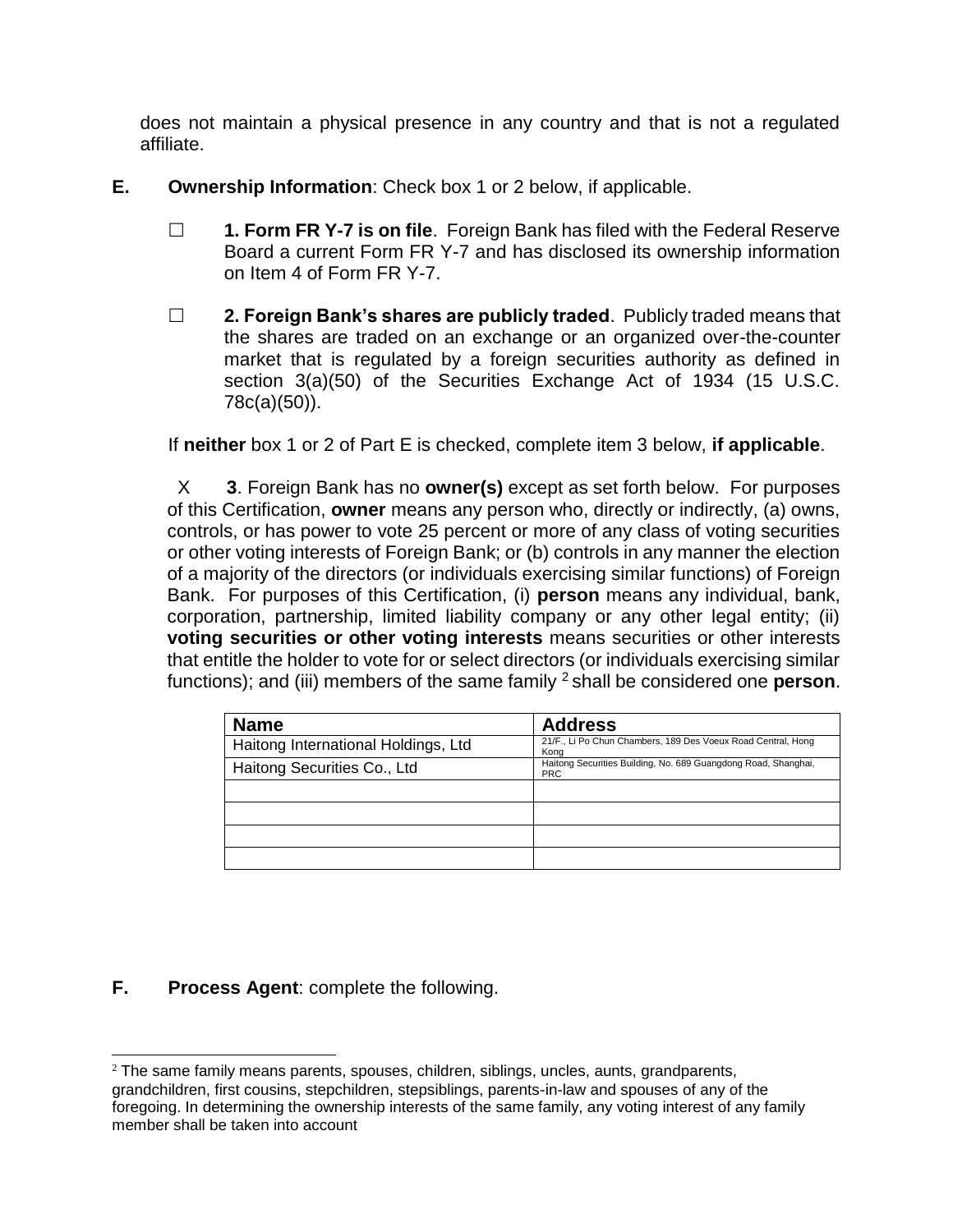The following individual or entity: **Haitong Securities USA LLC** is a resident of the United States at the following street address: **340 Madison Avenue, New York, NY 10173**, and is authorized to accept service of legal process on behalf of Foreign Bank from the Secretary of the Treasury or the Attorney General of the United States pursuant to Section 5318(k) of title 31, United States Code.

#### **G. General**

Foreign Bank hereby agrees to notify in writing each Covered Financial Institution at which it maintains any Correspondent Account of any change in facts or circumstances reported in this Certification. Notification shall be given within 30 calendar days of such change.

Foreign Bank understands that each Covered Financial Institution at which it maintains a Correspondent Account may provide a copy of this Certification to the Secretary of the Treasury and the Attorney General of the United States. Foreign Bank further understands that the statements contained in this Certification may be transmitted to one or more departments or agencies of the United States of America for the purpose of fulfilling such departments' and agencies' governmental functions.

I, Lara Reis, certify that I have read and understand this Certification, that the statements made in this Certification are complete and correct, and that I am authorized to execute this Certification on behalf of Foreign Bank.

Haitong Bank, S.A.

Jon flex factor

 $\int$ Digitally signed by Lara Reis Date: 2021.12.13 11:02:10 Z

Lara Reis Head of Compliance

Executed on this 13th December 2021